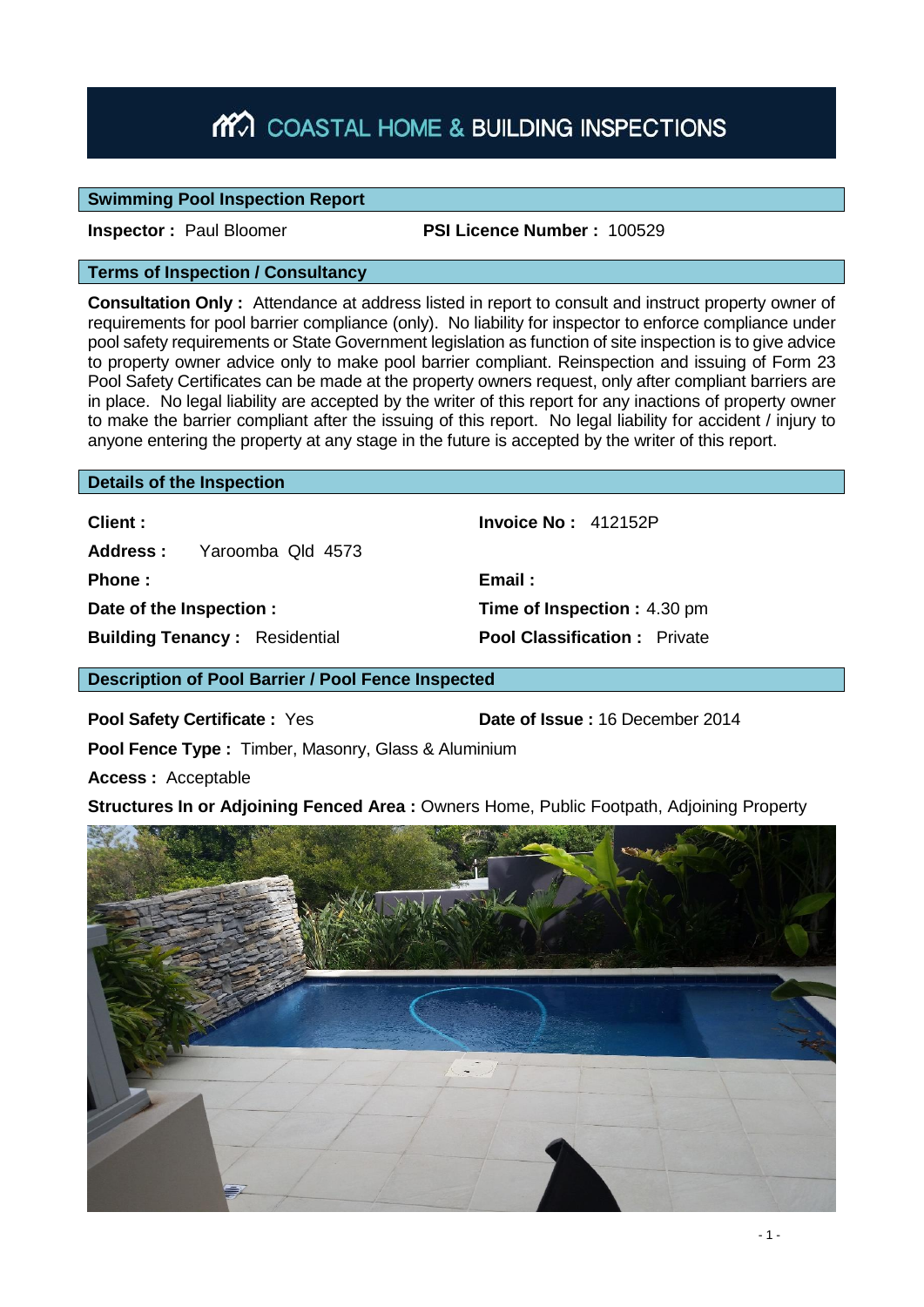## **Non-Compliant Issues**

| <b>No</b>      | <b>Item Location</b>                                                                                                                                                                                                                                                               | <b>Rectification</b>                                                                                                                                                                                                                                                                                                                                                                                                                                                                             | <b>Photo</b> |
|----------------|------------------------------------------------------------------------------------------------------------------------------------------------------------------------------------------------------------------------------------------------------------------------------------|--------------------------------------------------------------------------------------------------------------------------------------------------------------------------------------------------------------------------------------------------------------------------------------------------------------------------------------------------------------------------------------------------------------------------------------------------------------------------------------------------|--------------|
| $\mathbf{1}$   | <b>Boundary Fence Left</b><br><b>Side</b><br>Left side boundary<br>fence non-compliant<br>as it is less than<br>1200mm high                                                                                                                                                        | Fence would need to be<br>raised<br>to<br>minimum<br>1200mm high to meet<br>pool safety requirement.                                                                                                                                                                                                                                                                                                                                                                                             |              |
|                | Fence has gaps<br>between bottom of<br>palings and top of<br>block wall left front<br>greater than 100mm<br>does not meet pool<br>safety requirement                                                                                                                               | Gap needs to be reduced<br>to less than 100mm to<br>fencing<br>meet<br>pool<br>regulations                                                                                                                                                                                                                                                                                                                                                                                                       |              |
| $\overline{2}$ | <b>Boundary Fence Left</b><br><b>Side</b><br>Tree on left side of<br>fence and protruding<br>through is a climbable<br>object in the non-<br>climbable zone and<br>fence is less than<br>1800mm high and has<br>climbable elements on<br>the inside in the non-<br>climbable zone. | Fence would need to be<br>modified to meet safety<br>standards.<br>900mm denial section of<br>fencing would need to be<br>fitted on top of the block<br>wall in a manner that<br>meets<br>pool<br>safety<br>requirements<br>denying<br>access to the pool via the<br>top of the block wall.<br>When entering the pool<br>from the climbable area<br>the top of the block wall<br>can be walked on to the<br>front where the height is<br>less than 1800mm high<br>allowing access to the<br>pool |              |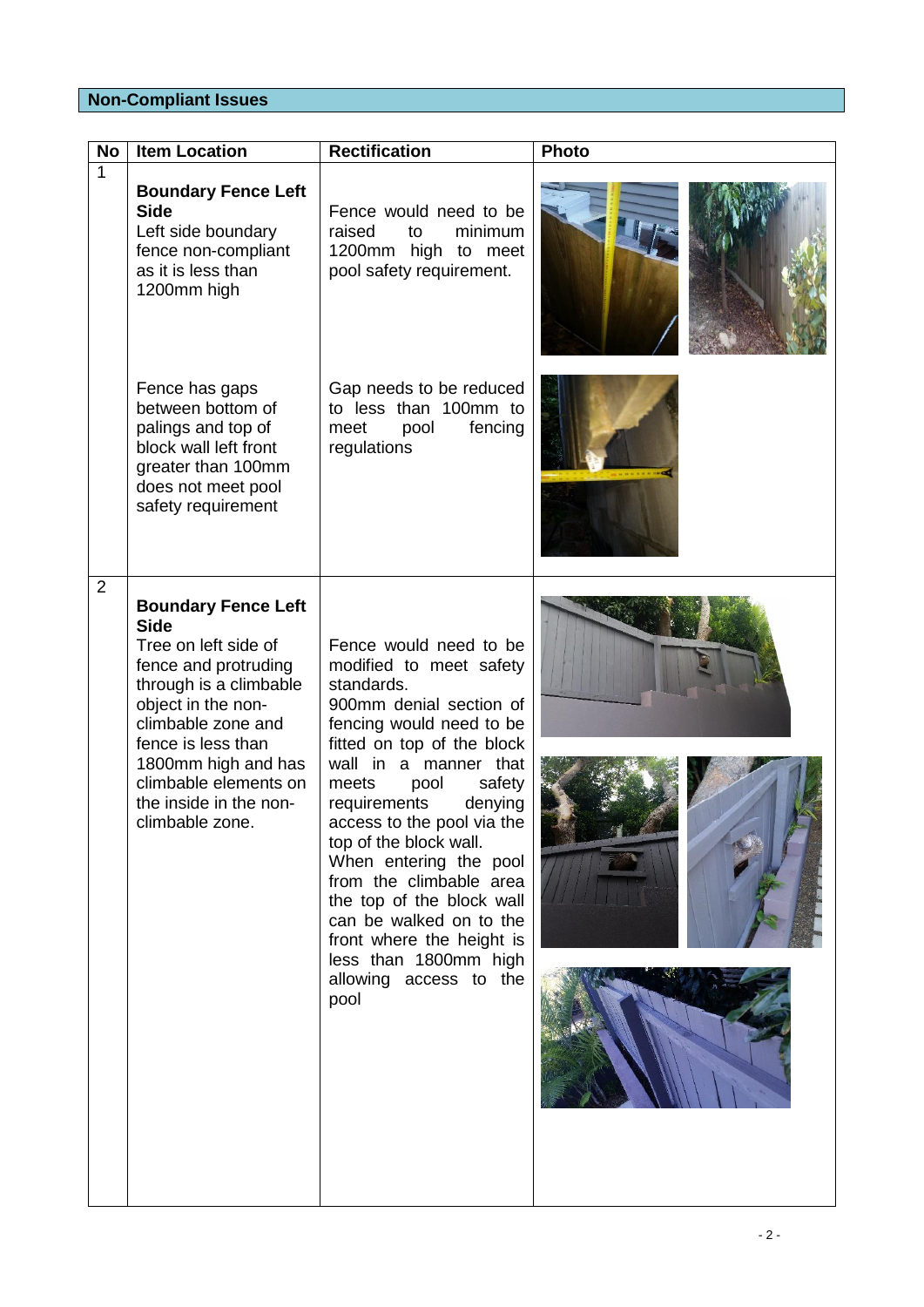| 3 | <b>Boundary Fence</b><br><b>Home Side of Pool</b><br>Ledges on the feature<br>panels of the masonry<br>fence have climbable<br>elements greater than<br>10mm wide in the non<br>-climbable zone and<br>does not meet pool<br>safety requirements                                                                | Step on fence panel has<br>frame and block<br>wall<br>sections<br>greater<br>than<br>10mm wide and less than<br>900mm above decking or<br>This is a<br>stair treads.<br>climbable element in the<br>non-climbable<br>zone.<br>Perspex / clear denial<br>panels would need to be<br>installed to cover / restrict<br>climbable<br>access to<br>elements.                                                                                                                                                                                                                                                                |  |
|---|-----------------------------------------------------------------------------------------------------------------------------------------------------------------------------------------------------------------------------------------------------------------------------------------------------------------|------------------------------------------------------------------------------------------------------------------------------------------------------------------------------------------------------------------------------------------------------------------------------------------------------------------------------------------------------------------------------------------------------------------------------------------------------------------------------------------------------------------------------------------------------------------------------------------------------------------------|--|
| 4 | <b>Fence</b><br><b>Boundary</b><br><b>Water Feature</b><br>Stone on the water<br>feature is a climbable<br>element of the pool<br>barrier / fence in the<br>non-climbable<br>zone<br>additional<br>clear<br>and<br>it<br>has<br><b>as</b><br>area<br>projections for climbing<br>greater than 10mm in<br>width. | Projections in the first<br>900mm down from the<br>ledge level of the top of<br>the block wall either side<br>of the water feature or<br>900mm<br>from<br>the<br>up<br>bottom sump would need<br>to be ground back and<br>have gaps filled so there<br>are no toe holds greater<br>than 10mm.<br>Alternatively<br>denial<br>a<br>panel 900mm high would<br>need to be fitted across<br>the bottom of the water<br>feature stone.<br>Or a pool fence / barrier<br>can be fitted across the<br>front of the water feature<br>ensuring that the inside of<br>the fence is 300mm away<br>from the stone surface /<br>face. |  |
| 5 | Gate<br>Glass gate does not<br>self-close correctly and<br>requires adjustment                                                                                                                                                                                                                                  | Re-tension gate hinges<br>self-close<br>springs<br>to<br>correctly.                                                                                                                                                                                                                                                                                                                                                                                                                                                                                                                                                    |  |